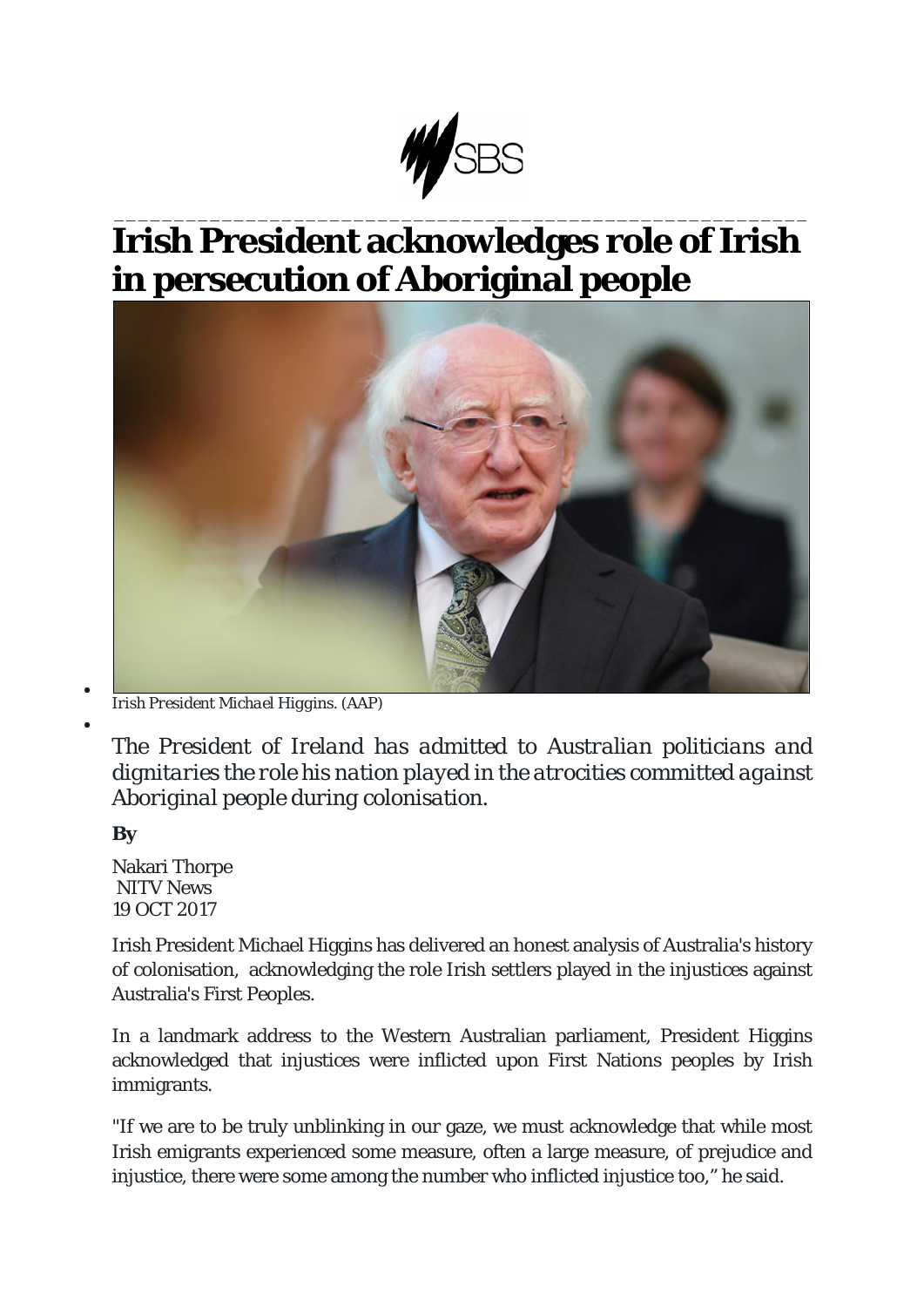

Indigenous Labor MP Linda Burney said it was refreshing to hear such honesty from a head of state.

"To hear the President of Ireland, of another country, acknowledge the colonial history and what that meant for Aboriginal people was incredibly heartwarming and enormously honest," she told NITV News.

Mr Higgins continued his frank words throughout his stay, the first time in almost twenty years an Irish head of state has visited Australia.

During an address to federal politicians and dignitaries in Canberra, Mr Higgins highlighted Irish people's responsibility and role in the persecution of Aboriginal people.

Ms Burney said the acknowledgement made her stand taller as an Aboriginal person.

"I felt incredibly grateful and touched that the President of Ireland had the understanding, compassion and capacity for truth-telling, to actually say that in this Parliament," she said.

"To acknowledge the story of Irish settlers and Aboriginal people did have its issues and its dreadfulness, and that was, for me as a person, ... a really important thing for a head of state to say."

On his first day in the capital, President Higgins was delighted to meet with Ms Burney, Australia's first Indigenous woman to be elected to the House of Representatives.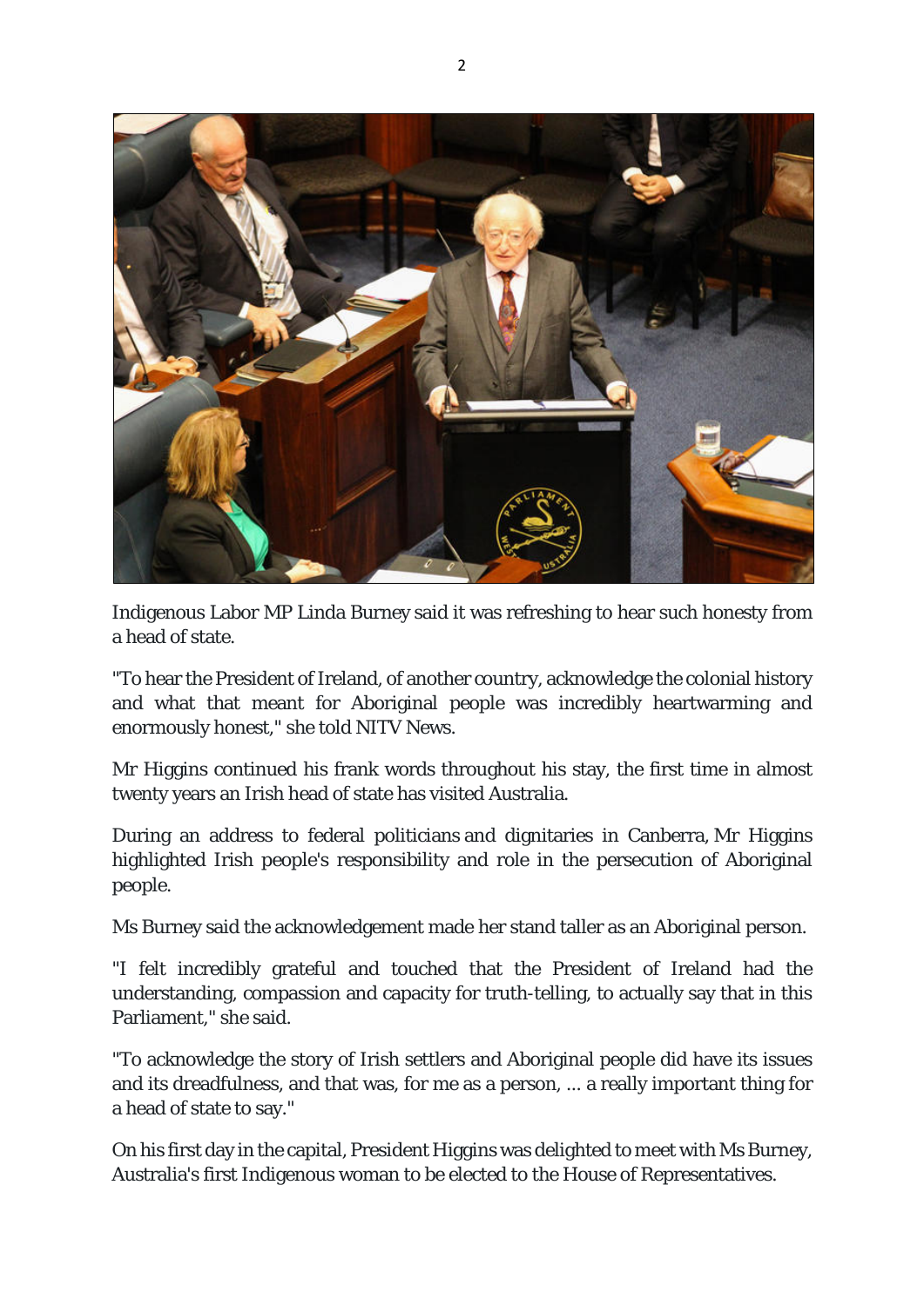The Wiradjuri woman says Mr Higgins and wife Sabina were fully aware of the meaning of her historic appointment.

"They clearly understood the significance of that and really found joy in it," she added.

Ms Burney says the President also made mention of the Myall Creek Massacre, which involved the killing of up to 30 unarmed Aboriginal people by Europeans in 1838 in northern New South Wales.



"He reminded us that ... the magistrate in the case of the Myall Creek Massacre was actually an Irishman, and that was the first time in Australian history that non-Aboriginal men who carried out the killing were found guilty in a court of law," she said.

During his landmark address to the Parliament of Western Australia, the first by a foreign head of state, President Higgins spoke of the history of Irish migration, including his own family's journey to Australia. Five of his grandfather's seven family members migrated down under, and he noted the contribution his fellow countrymen had to the country.

Today there are more than 90,000 Irish-born people living in Australia, with more than two million recording their ancestry as Irish.